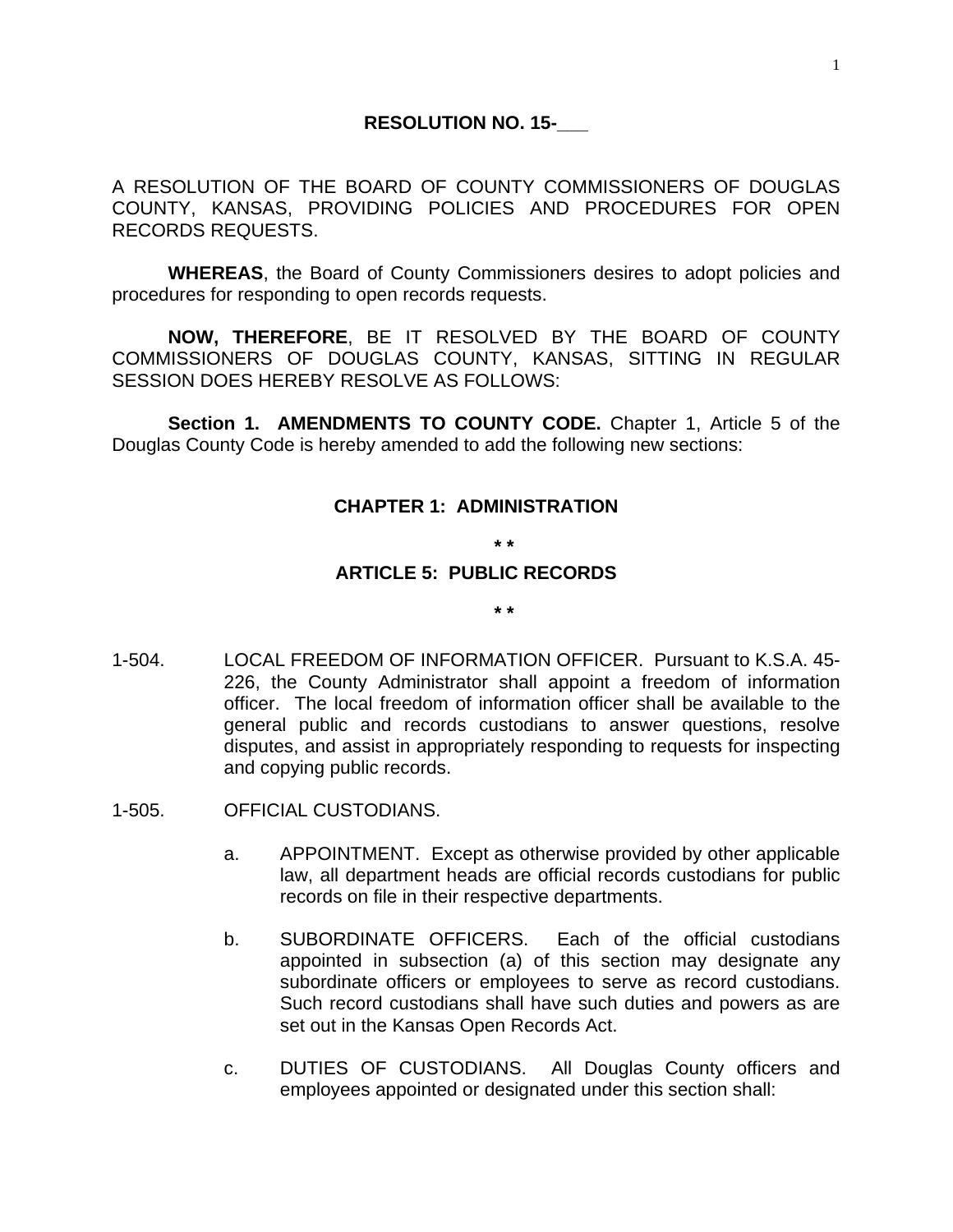- (1) Protect public records from damage and disorganization.
- (2) Prevent excessive disruption of the essential functions of the Douglas County.
- (3) Provide assistance and information upon request and ensure efficient and timely action and response to all written applications for inspection or copying of public records.
- (4) Comply with the Kansas Open Records Act and carry out the procedures adopted for inspecting and copying public records.
- d. WRITTEN REQUESTS TO BE DIRECTED TO CUSTODIANS.
	- (1) All members of the public, in seeking access to, or copies of, a public record in accordance with the provisions of the Kansas Open Records Act, shall address their written requests to the custodian charged with responsibility for the maintenance of the record sought to be inspected or copied.
- (2) Whenever any Douglas County officer or employee appointed or designated as a custodian under this section is presented with a written request for access to, or copy of, a public record, which record the custodian does not possess and for which the custodian has not been given responsibility to keep and maintain, the custodian shall so advise the person requesting the record. The person making the request shall be informed as to which custodian the request should be addressed to, if such is readily known by the custodian receiving the request.
- 1-506 ACCESS AND COPYING PROCEDURES. The following procedures are adopted and shall be applied by each official custodian and record custodian.
	- a. Consistent with the policy, duties and procedures established by the Kansas Open Records Act, all Douglas County record custodians shall provide full access and assistance in a timely and efficient manner to persons who request access to open public records In writing. Certain records, however, may be excluded from public access. These records are identified and K.S.A. 45- 221(a).
	- b. Record custodians may adopt and apply additional open public record access and copy procedures consistent with the policies of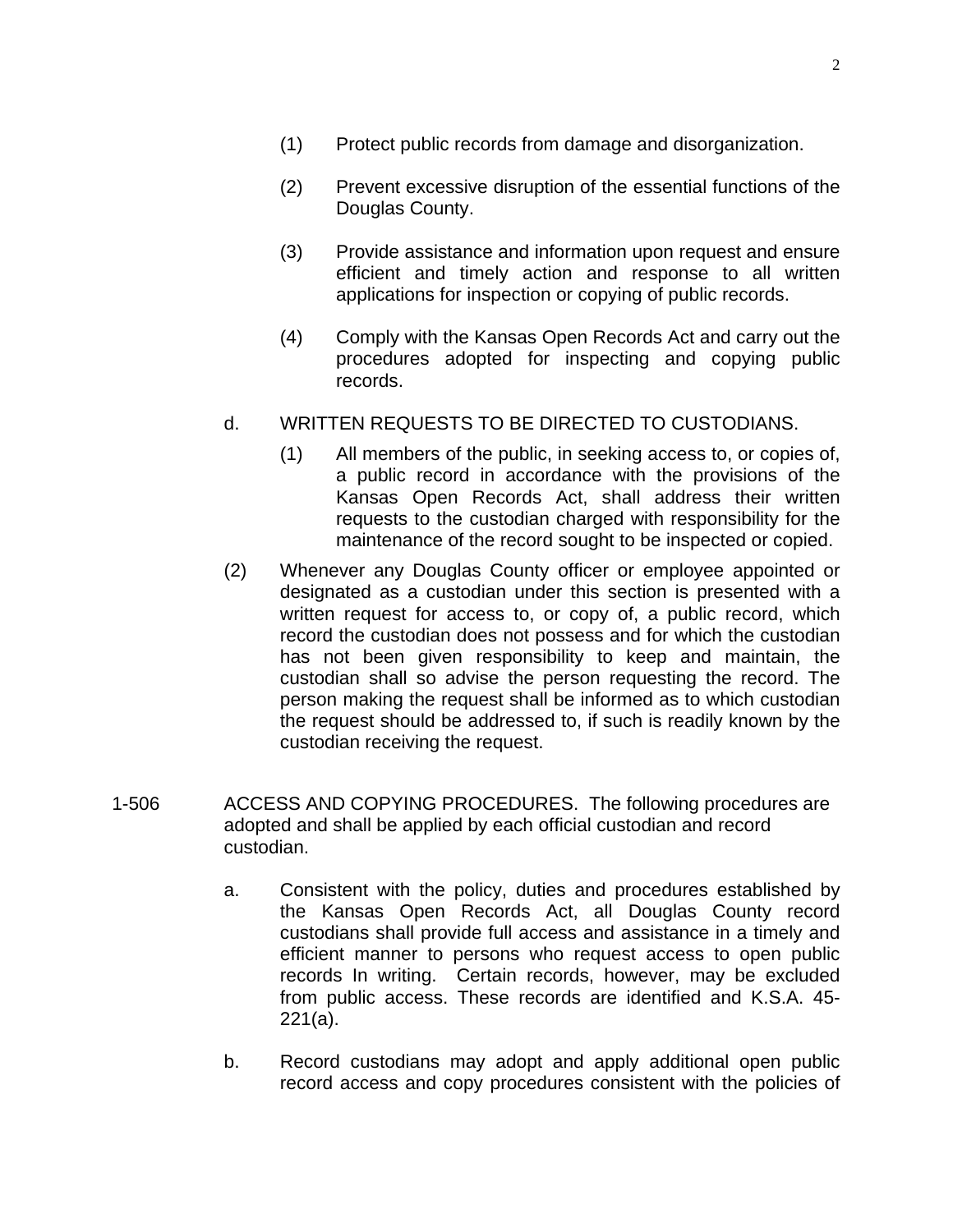the Douglas County and with the provisions of the Kansas Open Records Act.

- c. Record custodians may adopt and apply procedures that will ensure the protection and preservation of public records with respect to the manner in which such records are inspected and copied.
- d. Record custodians shall take necessary measures, not inconsistent with their duties, to provide access to open public records and to ensure that the essential functions of the custodian's office, department or agency are not disrupted by requests for record inspection and copying.
- e. A records custodian may require a written request for inspection of public records but shall not otherwise require a request to be made in any particular form. Except as otherwise provided by Kansas Open Records Act and this section, a records custodian shall not require that a request contain more information than the requester's name and address and the information necessary to ascertain the records to which the requester desires access and the requester's right of access to the records. A records custodian may require proof of identity of any person requesting access to a public record. No request shall be returned, delayed or denied because of any technicality unless it is impossible to determine the records to which the requester desires access.
- f. Each written request for access to a public record shall be acted upon as soon as possible, but not later than the end of the third business day following the date that the request is received. If access to the public record is not granted immediately, the custodian shall give a detailed explanation of the cause for further delay and the place and earliest time and date that the record will be available for inspection.
- g. If the written request for access is denied, the custodian shall provide, upon request, a written statement of the grounds for denial. Such statement shall cite the specific provision of law under which access is denied and shall be furnished to the requester not later than the end of the third business day following the date that the request for the statement is received.
- h. The custodian may refuse to provide access to a public record, or to permit inspection, if a request is not in writing, places an unreasonable burden in producing public records or if the custodian has reason to believe that repeated requests are intended to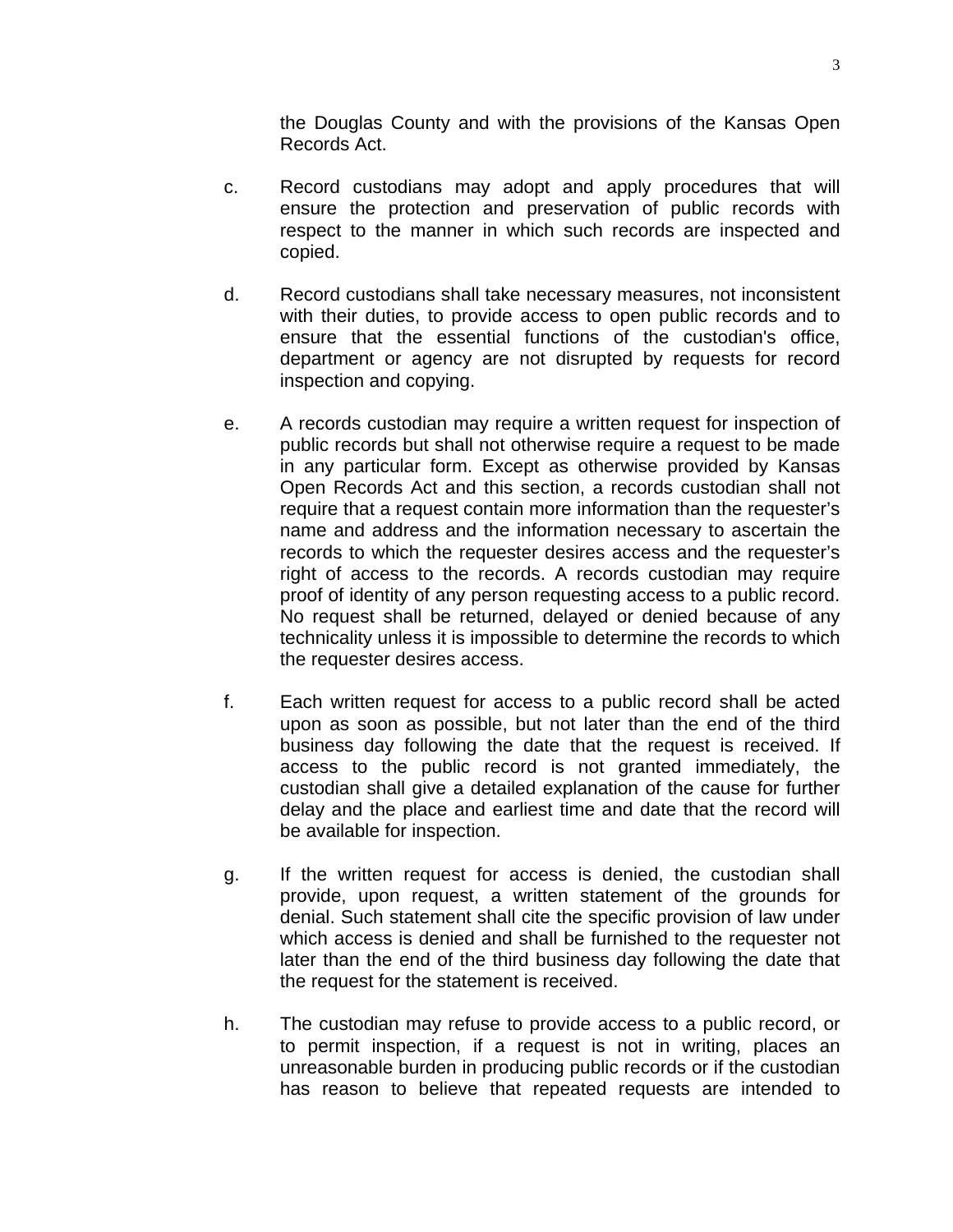disrupt other essential functions of the public agency. However, refusal under this subsection must be sustained by preponderance of the evidence.

- i. If access to public records or the purpose for which the records may be used is limited pursuant to K.S.A. 45-221 or 45-230, and amendments thereto, the records custodian may require a person requesting the records or information therein to provide written certification that:
	- (1) The requester has a right of access to the records and the basis of that right; or
	- (2) The requester does not intend to, and will not: (A) Use any list of names or addresses contained in or derived from the records or information for the purpose of selling or offering for sale any property or service to any person listed or to any person who resides at any address listed; or (B) sell, give or otherwise make available to any person any list of names or addresses contained in or derived from the records or information for the purpose of allowing that person to sell or offer for sale any property or service to any person listed or to any person who resides at any address listed.

**Section 2. STATE STATUE.** Nothing herein establishes any rights or responsibilities beyond what is established in the Kansas Open Records Act as outlined in K.S.A. 45-226.

**Section 3. EFFECTIVE DATE.** This is a regular resolution and shall take effect and be in force and effect from and after its adoption.